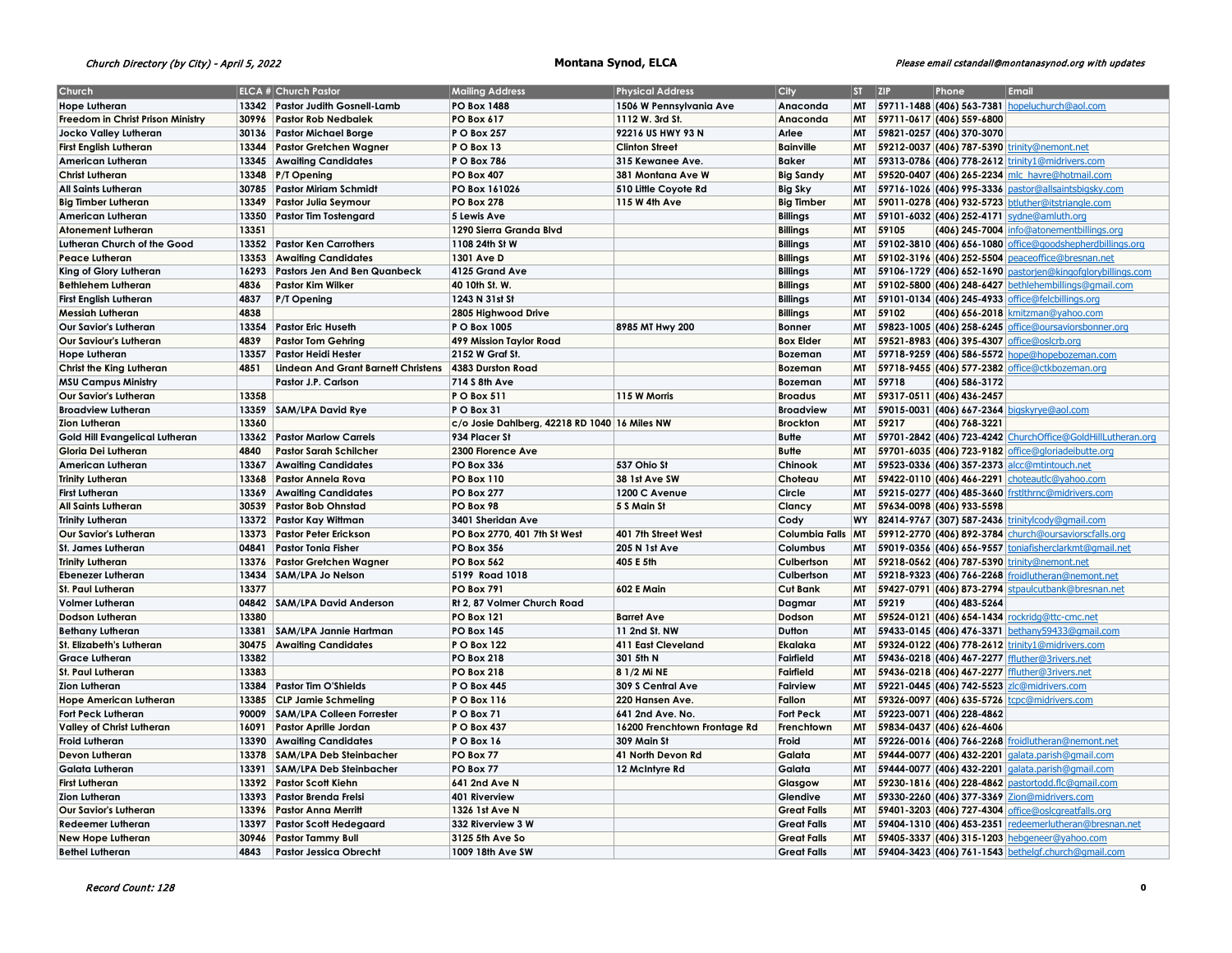# Church Directory (by City) - April 5, 2022 **Montana Synod, ELCA** Please email cstandall@montanasynod.org with updates

| <b>Church</b>                            |       | <b>ELCA # Church Pastor</b>                  | <b>Mailing Address</b>   | <b>Physical Address</b> | City               | $ST$ $ZIP$ |       | Phone                                   | Email                                                                                                |
|------------------------------------------|-------|----------------------------------------------|--------------------------|-------------------------|--------------------|------------|-------|-----------------------------------------|------------------------------------------------------------------------------------------------------|
| <b>First English Lutheran</b>            | 4844  | <b>F/T Opening</b>                           | 112 8th Street North     | 112 8th St. No.         | <b>Great Falls</b> |            |       |                                         | MT 59401-2608 (406) 453-9551 felcqf@qmail.com                                                        |
| St. John's Lutheran                      | 4845  | SAM/LPA Deb Oldfield                         | 5300 9th Ave S           |                         | <b>Great Falls</b> | MT         |       |                                         | 59405-5806 (406) 453-6721 stjohnsgf@yahoo.com                                                        |
| <b>Peace Lutheran</b>                    | 90155 | <b>Pastor Tim Trippel</b>                    | 3425 Spur Rd             | 715 West D St           | Greybull           | WY         | 82426 |                                         | (307) 347-2083  gracelcworland@gmail.com                                                             |
| <b>Faith Lutheran</b>                    | 13398 | <b>Pastor Paul Anderson</b>                  | 171 Lewis Ln             |                         | Hamilton           | MT         |       |                                         | 59840-3366 (406) 363-2964 office@faithlutheranhamilton.org                                           |
| <b>First American Lutheran</b>           | 13399 | <b>Pastor Mark Taylor</b>                    | <b>PO Box 442</b>        | 320 Terry Ave           | Hardin             | MT         |       | 59034-0442 (406) 665-2516               |                                                                                                      |
| American Lutheran                        | 13400 | <b>Pastor Will Rima</b>                      | <b>PO Box 476</b>        |                         | Harlem             | <b>MT</b>  |       | 59526-0476 (406) 353-2234               |                                                                                                      |
|                                          | 13401 |                                              |                          | 200 4th St SE           |                    | MT         |       |                                         |                                                                                                      |
| <b>American Lutheran</b>                 |       | <b>Pastor Martin Mock</b>                    | <b>PO Box 241</b>        | 311 Division Street     | Harlowton          | MT         |       |                                         | 59036-0241 (406) 632-5876 alc@mtintouch.net                                                          |
| <b>First Lutheran</b>                    | 13402 | <b>Pastor Megan Hoewisch</b>                 | PO Box 66                | 303 6th Ave             | Havre              |            |       |                                         | 59501-0066 (406) 265-5881 FLCHavre@gmail.com                                                         |
| <b>Messiah Lutheran</b>                  | 13403 | $ P/T$ Opening                               | 417 20th St              |                         | Havre              | <b>MT</b>  |       |                                         | 59501-5234 (406) 265-2334 mlc havre@hotmail.com                                                      |
| Our Redeemer's Lutheran                  | 13405 | Pastor Trina Johnsten                        | 3580 North Benton Avenue |                         | Helena             | MT         | 59602 | (406) 442-7842                          |                                                                                                      |
| St. John's Lutheran                      | 4846  | <b>Pastor Brad Ulgenes</b>                   | 1000 Helena Ave          |                         | Helena             | MT         |       |                                         | 59601-3557 (406) 442-6270 saintjohns@helenastjohns.org                                               |
| New Life Lutheran                        | 7738  |                                              | 5980 N Montana Ave       |                         | Helena             | MT         |       | 59602-6852 (406) 458-6377               |                                                                                                      |
| <b>Hinsdale Lutheran</b>                 | 13407 | <b>Pastor Doris Tollefson</b>                | <b>PO Box 144</b>        | <b>444 3rd Ave</b>      | Hinsdale           | MT         |       | 59241-0144 (406) 527-3369               |                                                                                                      |
| American Lutheran                        | 13408 | Pastor Will Rima                             | <b>PO Box 122</b>        |                         | Hogeland           | <b>MT</b>  | 59529 | (406) 353-2234                          |                                                                                                      |
| <b>Trinity Lutheran</b>                  |       | 13410 F/T Opening                            | <b>PO Box 773</b>        | 131 N Wall St           | <b>Hot Springs</b> | <b>MT</b>  |       | 59845-0773 (406) 741-5781               |                                                                                                      |
| Joliet Lutheran                          | 13411 | P/T Opening Awaiting Candidates              | <b>PO Box 256</b>        | 1st St & Central Ave    | Joliet             | <b>MT</b>  |       | 59041-0256 (406) 962-3596               |                                                                                                      |
| <b>Bethel Lutheran</b>                   | 13412 | <b>Pastor Cheryl Muncy</b>                   | PO Box 38                | 2nd Ave E               | Joplin             | <b>MT</b>  | 59531 | (406) 292-3886                          |                                                                                                      |
| St. John's Lutheran                      | 13414 |                                              | PO Box 71                | <b>Hwy 200</b>          | Jordan             | <b>MT</b>  |       | 59337-0071 (406) 557-2558               |                                                                                                      |
| <b>Bethlehem Lutheran</b>                |       | 13415   Pastor Scott Thompson                | 603 So Main St           |                         | Kalispell          | MT         |       |                                         | 59901-4852 (406) 752-6140 pastor@bethluth.org                                                        |
| Northridge Lutheran                      | 16105 |                                              | 323 Northridge Dr        |                         | Kalispell          | <b>MT</b>  |       |                                         | 59901-2532 (406) 752-0322 office@northridgelutheran.org                                              |
| <b>Kremlin Lutheran</b>                  |       | 13419 SAM/LPA Karen Nave                     | PO Box 11                |                         | Kremlin            | MT         | 59532 | (406) 372-3130                          |                                                                                                      |
| <b>Our Savior's Lutheran</b>             | 13423 | <b>Pastor Jayson Nicholson</b>               | 707 W 3rd St             |                         | Laurel             | MT         |       |                                         | 59044-2646 (406) 628-4681 osiclaurelmt@gmail.com                                                     |
| <b>Zion Lutheran</b>                     | 13427 | <b>Pastor Stacey Siebrasse Heggem</b>        | <b>PO Box 147</b>        | 604 W. Evelyn           | Lewistown          | <b>MT</b>  |       |                                         | 59457-0147 (406) 538-5082 zionelca@midrivers.com                                                     |
| <b>Christ Lutheran</b>                   | 13428 | Pastor Abigail Cress-Orellano                | 200 W Larch              |                         | Libby              | MT         |       |                                         | 59923-2619 (406) 293-3705 Clcpastor@kvis.net                                                         |
| <b>American Lutheran</b>                 | 13430 | Pastor Melissa Johansen                      | <b>PO Box 1259</b>       | 129 So. F St.           | Livingston         | MT         |       |                                         | 59047-1259 (406) 222-0512 alclivingston@gmail.com                                                    |
| <b>Redeemer Lutheran</b>                 | 4847  | <b>Awaiting Candidates</b>                   | <b>PO Box 1717</b>       | S 5th & W Lewis         | Livingston         | MT         |       |                                         | 59047-1717 (406) 222-1175 riversoffaith@gmail.com                                                    |
| Loring Lutheran                          | 13431 | <b>Pastor Bob Nagy</b>                       | <b>PO Box 335</b>        | <b>69 2nd Ave</b>       | Loring             | MT         |       | 59537-0335 (406) 674-5249               |                                                                                                      |
| Malta Lutheran                           | 13433 | Pastor Bob Nagy                              | <b>PO Box 1379</b>       | 316 S 3rd Ave W         | Malta              | MT         |       |                                         | 59538-1379 (406) 654-1434 unity@mtintouch.net                                                        |
| <b>Atonement Lutheran</b>                | 13438 | <b>Pastor Daniel Disch</b>                   | 2205 34th St SW          |                         | Missoula           | <b>MT</b>  |       |                                         | 59801-8835 (406) 549-7792 atone@atonemsla.org                                                        |
| <b>St. Paul Lutheran</b>                 | 13439 | <b>Pastor Chris Flohr</b>                    | 202 Brooks St            |                         | Missoula           | MT         |       |                                         | 59801-4019 (406) 549-4141   stpaul@stpaulmissoula.org                                                |
| <b>Immanuel Lutheran</b>                 | 4848  | <b>Pastor Molly Sasser-Goehner</b>           | 830 S Ave W              |                         | Missoula           | МT         |       |                                         | 59801-7912 (406) 549-0736 office@imluchurch.org                                                      |
| <b>Prince of Peace Lutheran</b>          | 4849  |                                              | 2512 Sunset Ln           |                         | Missoula           | <b>MT</b>  |       | 59804-4710 (406) 549-4042               | princeofpeace@centric.com                                                                            |
| <b>UM Emmaus Campus Ministry</b>         |       | Pastor John Lund                             | 538 University Ave       |                         | Missoula           | <b>MT</b>  | 59801 | (406) 549-7821                          |                                                                                                      |
| <b>Confluence Collective Missoula</b>    | 31338 |                                              | 538 University Ave       |                         | Missoula           | <b>MT</b>  |       | 59801-4436 (406) 549-7821               |                                                                                                      |
| <b>Bethel Lutheran</b>                   | 13440 |                                              | 2037 Nashua Road N       | 22 Mi N                 | Nashua             | <b>MT</b>  | 59248 |                                         | (406) 785-4711 bethelchurch.grain@yahoo.com                                                          |
| Our Redeemer Lutheran                    | 13441 | <b>Pastor Bonnie Novak</b>                   | PO Box 26                | 115 Mabel               | Nashua             | MT         |       |                                         | 59248-0026 (406) 746-3269 oric@nemont.net                                                            |
| <b>First Lutheran</b>                    | 13447 | <b>Pastor Carol Seilhymer</b>                | <b>PO Box 475</b>        | 604 S 5th Ave           | <b>Plains</b>      | MT         |       |                                         | 59859-0475 (406) 826-3516 firstlutheran@blackfoot.net                                                |
| <b>Plentywood Lutheran</b>               | 13448 | <b>Pastor Tammy Craker</b>                   | 318 1st Ave East         |                         | Plentywood         | MT         |       |                                         | 59254-2163 (406) 765-1371 2plc@nemont.net                                                            |
| <b>Peace Lutheran</b>                    | 13449 | <b>Awaiting Candidates</b>                   | P O Box 206              | 122 1st St. No.         | Plevna             | MT         |       |                                         | 59344-0206 (406) 778-2612 trinity1@midrivers.com                                                     |
| Good Shepherd Lutheran                   | 13450 | <b>Pastor Melanie Martin-Dent</b>            | 409 4th Ave East         |                         | Polson             | <b>MT</b>  |       |                                         | 59860-2352 (406) 883-5864 gslcpolsonmt@gmail.com                                                     |
|                                          | 13453 | <b>Pastor Donna Putney</b>                   | 588 Avenue H             |                         | Powell             | WY         | 82435 |                                         |                                                                                                      |
| <b>Hope Lutheran</b><br>Messiah Lutheran | 13454 | <b>Pastor Ben Cherland</b>                   | PO Box 1330              | 723 So. Adams Ave.      | <b>Red Lodge</b>   | MT         |       |                                         | (307) 754-4040 secretary@hopelutheranpowell.org<br>59068-1330 (406) 446-2430 Churchoffice@180com.net |
|                                          |       |                                              |                          |                         |                    |            |       |                                         |                                                                                                      |
| <b>Faith Lutheran</b>                    | 13455 | <b>SAM/LPA David Anderson</b>                |                          | 23 Mi W                 | Reserve            | MT         |       |                                         | 59258-9612 (406) 765-1371 2plc@nemont.net                                                            |
| <b>Nathanael Lutheran</b>                | 4850  | <b>SAM/LPA David Anderson</b>                | 825 Nathanael Rd         |                         | Reserve            | <b>MT</b>  |       | 59258-9612 (406) 483-5264               |                                                                                                      |
| <b>First Lutheran</b>                    | 13420 |                                              | 31091 Co. Rd. #126       |                         | Richey             | MT         | 59259 | (406) 773-5257                          |                                                                                                      |
| American Lutheran                        | 13458 | <b>Awaiting Candidates</b>                   | P O Box 35               | <b>Main St</b>          | Richey             | MT         |       |                                         | 59259-0035 (406) 485-3660 rally@midrivers.com                                                        |
| <b>Faith Lutheran</b>                    | 13461 | <b>Pastor Seth Nelson</b>                    | 406 5th Ave SW           |                         | Ronan              | <b>MT</b>  |       | 59864-2919 (406) 676-2721 fic@ronan.net |                                                                                                      |
| American Lutheran                        | 13424 | Pastor Amanda Liggett                        | 401 6 Ave. W.            | 704 Dean Creek Road     | Roundup            | MT         | 59072 |                                         | (406) 323-2560 pstcthy@midrivers.com                                                                 |
| <b>Zion Lutheran</b>                     | 13462 | Pastor Amanda Liggett                        | 401 6th Ave W            |                         | Roundup            | MT         |       |                                         | 59072-2605 (406) 323-1335 zionluth@midrivers.com                                                     |
| Goldstone Lutheran                       | 13463 | SAM/LPA Judy Vossen                          | PO Box 70                | 17941 Road 200 N        | Rudyard            | <b>MT</b>  | 59540 | (406) 355-4971                          |                                                                                                      |
| Saco Lutheran                            | 13466 | <b>Pastor Doris Tollefson</b>                | <b>PO Box 327</b>        | 115 Mills St            | Saco               | MT         |       | 59261-0327 (406) 527-3369               |                                                                                                      |
| <b>First Lutheran</b>                    | 13469 | <b>Pastor Tim Tharp</b>                      | PO Box 50                | 298 4th Ave             | Savage             | MT         |       |                                         | 59262-0050 (406) 776-2218 ficsavage@midrivers.com                                                    |
| Grace Lutheran, Skaar                    | 13473 | <b>Pastor Tim Tharp</b>                      | PO Box 50                | <b>Skaar Rt</b>         | Savage             | MT         |       |                                         | 59262-0050 (406) 776-2218 flcsavage@midrivers.com                                                    |
| <b>Grace Lutheran, Barber</b>            | 13346 | SAMs/LPAs David Rye & John Hanson PO Box 112 |                          | <b>Barber Rte</b>       | Shawmut            | МT         | 59078 |                                         | (406) 632-5876 mthideaway@mtintouch.net                                                              |
| <b>St. Luke's Lutheran</b>               | 13471 | <b>Pastor Stephanie White</b>                | <b>PO Box 494</b>        | 222 2nd Ave. So.        | Shelby             | <b>MT</b>  |       |                                         | 59474-0494 (406) 424-8500 stlukes2013@outlook.com                                                    |